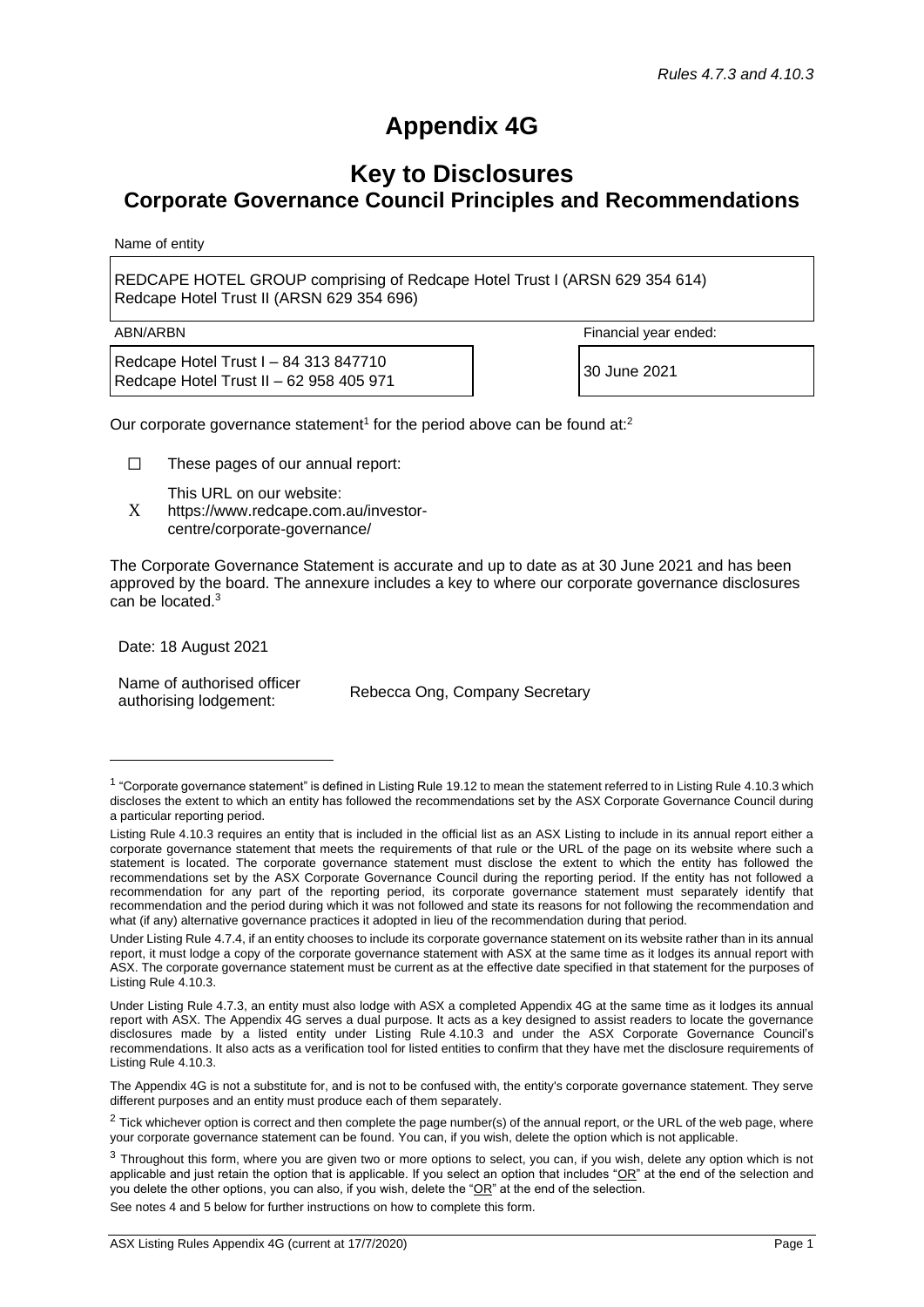## **ANNEXURE – KEY TO CORPORATE GOVERNANCE DISCLOSURES**

| <b>Corporate Governance Council recommendation</b> |                                                                                                                                                                                                                                                                                                                                                     | Where a box below is ticked, $4$ we have followed the<br>recommendation in full for the whole of the period above. We<br>have disclosed this in our Corporate Governance Statement: | Where a box below is ticked, we have NOT followed the<br>recommendation in full for the whole of the period above. Our<br>reasons for not doing so are: <sup>5</sup> |
|----------------------------------------------------|-----------------------------------------------------------------------------------------------------------------------------------------------------------------------------------------------------------------------------------------------------------------------------------------------------------------------------------------------------|-------------------------------------------------------------------------------------------------------------------------------------------------------------------------------------|----------------------------------------------------------------------------------------------------------------------------------------------------------------------|
|                                                    | <b>PRINCIPLE 1 – LAY SOLID FOUNDATIONS FOR MANAGEMENT AND OVERSIGHT</b>                                                                                                                                                                                                                                                                             |                                                                                                                                                                                     |                                                                                                                                                                      |
| 1.1                                                | A listed entity should have and disclose a board charter setting<br>out:<br>the respective roles and responsibilities of its board and<br>(a)<br>management; and<br>those matters expressly reserved to the board and those<br>(b)<br>delegated to management.                                                                                      | Χ<br>and we have disclosed a copy of our board charter at:<br>https://www.redcape.com.au/investor-centre/corporate-governance/                                                      | set out in our Corporate Governance Statement OR<br>$\Box$<br>we are an externally managed entity and this recommendation<br>is therefore not applicable             |
| 1.2                                                | A listed entity should:<br>undertake appropriate checks before appointing a director or<br>(a)<br>senior executive or putting someone forward for election as<br>a director; and<br>provide security holders with all material information in its<br>(b)<br>possession relevant to a decision on whether or not to elect<br>or re-elect a director. | Χ                                                                                                                                                                                   | set out in our Corporate Governance Statement OR<br>ப<br>we are an externally managed entity and this recommendation<br>ப<br>is therefore not applicable             |
| 1.3                                                | A listed entity should have a written agreement with each director<br>and senior executive setting out the terms of their appointment.                                                                                                                                                                                                              | $\sf X$                                                                                                                                                                             | set out in our Corporate Governance Statement OR<br>Ш<br>we are an externally managed entity and this recommendation<br>is therefore not applicable                  |
| 1.4                                                | The company secretary of a listed entity should be accountable<br>directly to the board, through the chair, on all matters to do with<br>the proper functioning of the board.                                                                                                                                                                       | X                                                                                                                                                                                   | set out in our Corporate Governance Statement OR<br>└<br>we are an externally managed entity and this recommendation<br>ப<br>is therefore not applicable             |

<sup>&</sup>lt;sup>4</sup> Tick the box in this column only if you have followed the relevant recommendation in full for the whole of the period above. Where the recommendation has a disclosure obligation attached, you must insert the location where that disclosure has been made, where indicated by the line with "*insert location*" underneath. If the disclosure in question has been made in your corporate governance statement, you need only insert "our corporate governance statement". If the disclosure has been made in your annual report, you should insert the page number(s) of your annual report (eg "pages 10-12 of our annual report"). If the disclosure has been made on your website, you should insert the URL of the web page where the disclosure has been made or can be accessed (eg "www.entityname.com.au/corporate governance/charters/").

<sup>&</sup>lt;sup>5</sup> If you have followed all of the Council's recommendations in full for the whole of the period above, you can, if you wish, delete this column from the form and re-format it.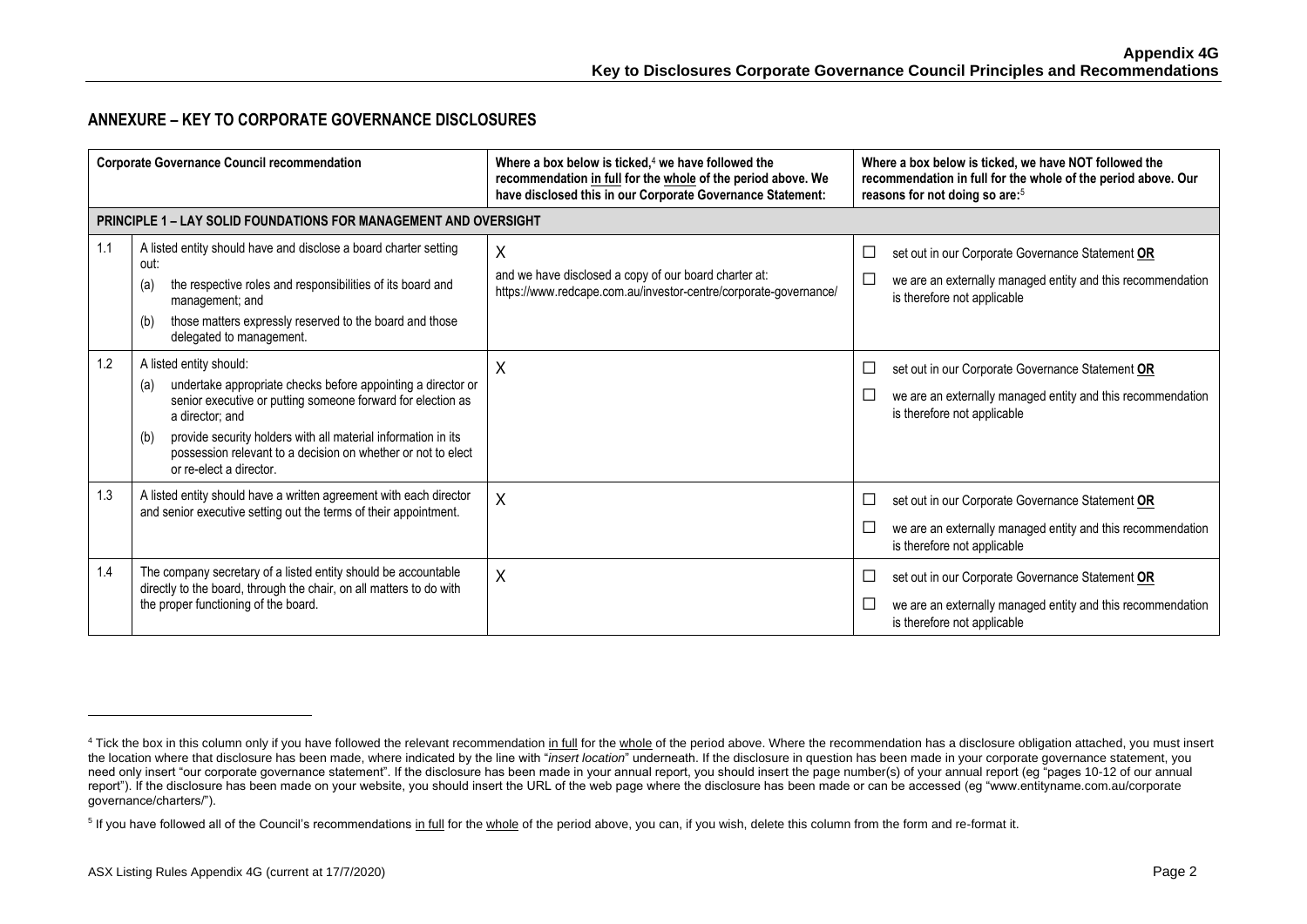| <b>Corporate Governance Council recommendation</b> |                                                                                                                                                                                                                                                                                                                                                                                                                                                                                                                                                                                                                                                                                                                                                                                                                                                                                                                                                                                                                                                                                                                                                                                                                                                                     | Where a box below is ticked, <sup>4</sup> we have followed the<br>recommendation in full for the whole of the period above. We<br>have disclosed this in our Corporate Governance Statement:                                                                                                                                                                                                                                                                                 | Where a box below is ticked, we have NOT followed the<br>recommendation in full for the whole of the period above. Our<br>reasons for not doing so are: <sup>5</sup> |
|----------------------------------------------------|---------------------------------------------------------------------------------------------------------------------------------------------------------------------------------------------------------------------------------------------------------------------------------------------------------------------------------------------------------------------------------------------------------------------------------------------------------------------------------------------------------------------------------------------------------------------------------------------------------------------------------------------------------------------------------------------------------------------------------------------------------------------------------------------------------------------------------------------------------------------------------------------------------------------------------------------------------------------------------------------------------------------------------------------------------------------------------------------------------------------------------------------------------------------------------------------------------------------------------------------------------------------|------------------------------------------------------------------------------------------------------------------------------------------------------------------------------------------------------------------------------------------------------------------------------------------------------------------------------------------------------------------------------------------------------------------------------------------------------------------------------|----------------------------------------------------------------------------------------------------------------------------------------------------------------------|
| 1.5                                                | A listed entity should:<br>have and disclose a diversity policy;<br>(a)<br>through its board or a committee of the board set<br>(b)<br>measurable objectives for achieving gender diversity in the<br>composition of its board, senior executives and workforce<br>generally; and<br>disclose in relation to each reporting period:<br>(c)<br>the measurable objectives set for that period to<br>(1)<br>achieve gender diversity;<br>the entity's progress towards achieving those<br>(2)<br>objectives; and<br>either:<br>(3)<br>the respective proportions of men and women<br>(A)<br>on the board, in senior executive positions and<br>across the whole workforce (including how the<br>entity has defined "senior executive" for these<br>purposes); or<br>if the entity is a "relevant employer" under the<br>(B)<br>Workplace Gender Equality Act, the entity's<br>most recent "Gender Equality Indicators", as<br>defined in and published under that Act.<br>If the entity was in the S&P / ASX 300 Index at the<br>commencement of the reporting period, the measurable objective<br>for achieving gender diversity in the composition of its board<br>should be to have not less than 30% of its directors of each<br>gender within a specified period. | $\Box$<br>and we have disclosed a copy of our diversity policy at:<br>[insert location]<br>and we have disclosed the information referred to in paragraph (c)<br>at:<br>[insert location]<br>and if we were included in the S&P / ASX 300 Index at the<br>commencement of the reporting period our measurable objective for<br>achieving gender diversity in the composition of its board of not less<br>than 30% of its directors of each gender within a specified period. | set out in our Corporate Governance Statement OR<br>X<br>$\Box$<br>we are an externally managed entity and this recommendation<br>is therefore not applicable        |
| 1.6                                                | A listed entity should:<br>have and disclose a process for periodically evaluating the<br>(a)<br>performance of the board, its committees and individual<br>directors; and<br>disclose for each reporting period whether a performance<br>(b)<br>evaluation has been undertaken in accordance with that<br>process during or in respect of that period.                                                                                                                                                                                                                                                                                                                                                                                                                                                                                                                                                                                                                                                                                                                                                                                                                                                                                                             | $\Box$<br>and we have disclosed the evaluation process referred to in<br>paragraph (a) at:<br>[insert location]<br>and whether a performance evaluation was undertaken for the<br>reporting period in accordance with that process at:<br>[insert location]                                                                                                                                                                                                                  | set out in our Corporate Governance Statement OR<br>X<br>we are an externally managed entity and this recommendation<br>⊔<br>is therefore not applicable             |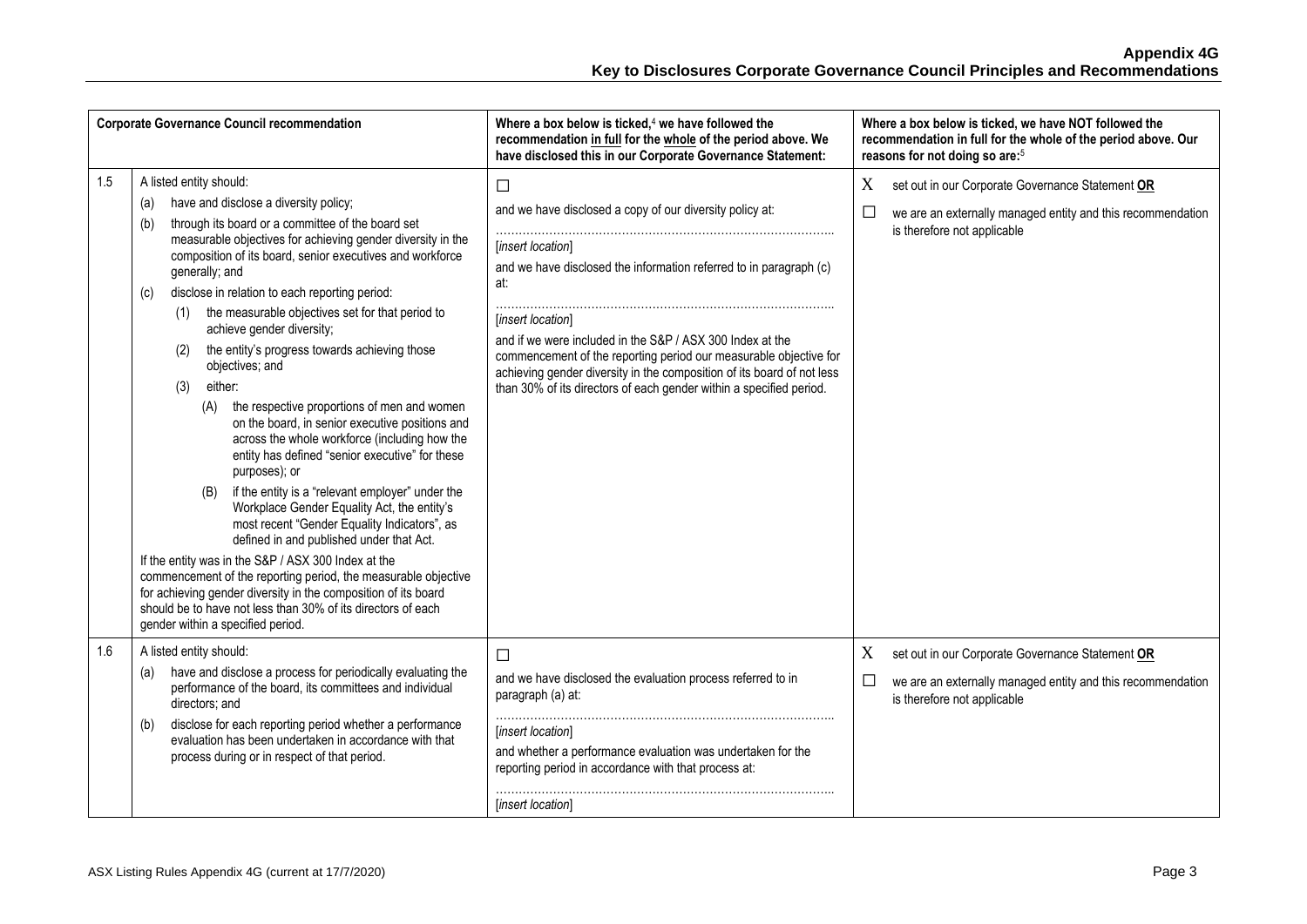| <b>Corporate Governance Council recommendation</b> |                                                                                                                                                                                                                                                                                                                                                    | Where a box below is ticked, $4$ we have followed the<br>recommendation in full for the whole of the period above. We<br>have disclosed this in our Corporate Governance Statement:                                                               | Where a box below is ticked, we have NOT followed the<br>recommendation in full for the whole of the period above. Our<br>reasons for not doing so are: <sup>5</sup> |
|----------------------------------------------------|----------------------------------------------------------------------------------------------------------------------------------------------------------------------------------------------------------------------------------------------------------------------------------------------------------------------------------------------------|---------------------------------------------------------------------------------------------------------------------------------------------------------------------------------------------------------------------------------------------------|----------------------------------------------------------------------------------------------------------------------------------------------------------------------|
|                                                    | A listed entity should:<br>have and disclose a process for evaluating the performance<br>(a)<br>of its senior executives at least once every reporting period;<br>and<br>disclose for each reporting period whether a performance<br>(b)<br>evaluation has been undertaken in accordance with that<br>process during or in respect of that period. | and we have disclosed the evaluation process referred to in<br>paragraph (a) at:<br>[insert location]<br>and whether a performance evaluation was undertaken for the<br>reporting period in accordance with that process at:<br>[insert location] | X<br>set out in our Corporate Governance Statement OR<br>we are an externally managed entity and this recommendation<br>is therefore not applicable                  |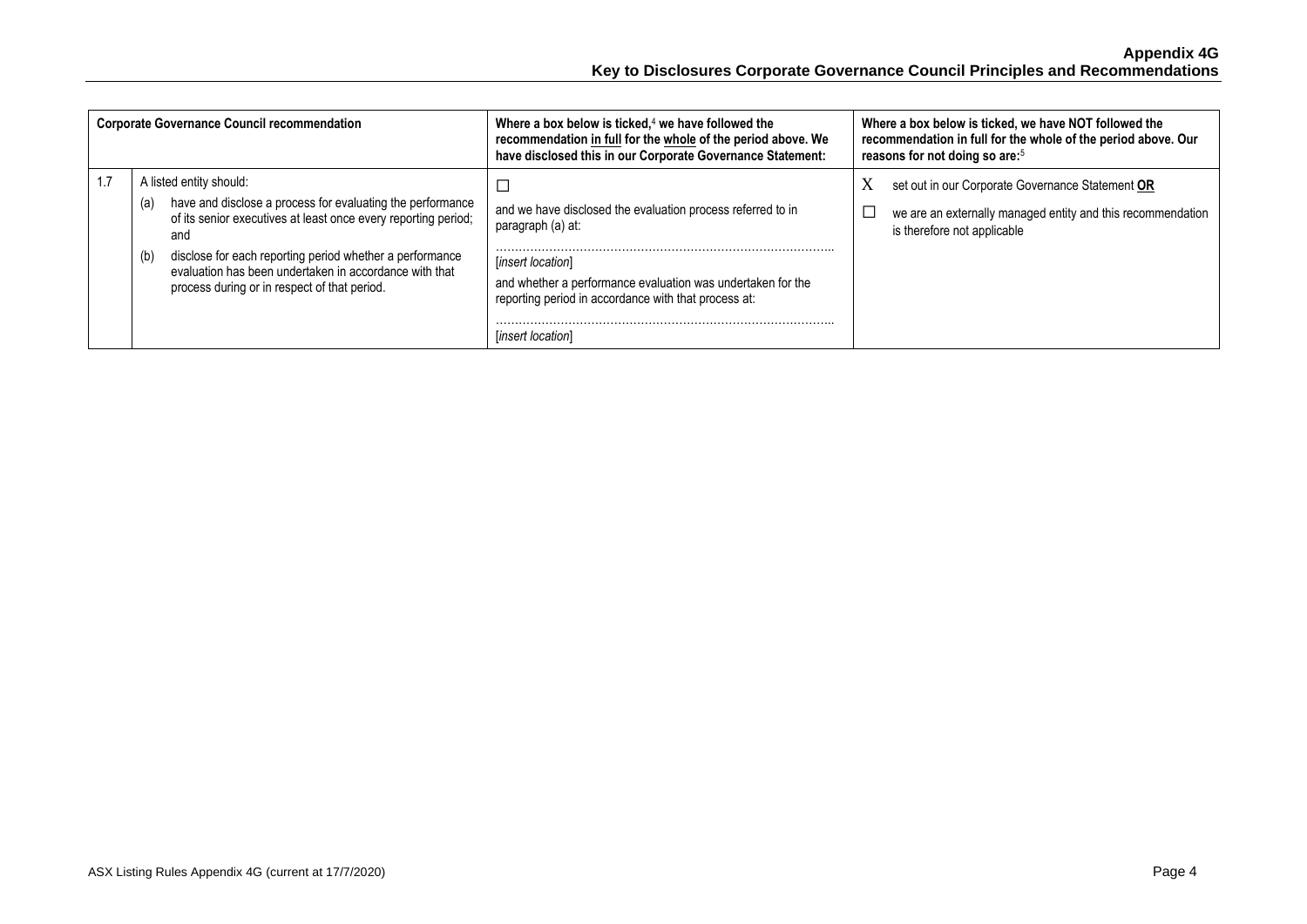|     | <b>Corporate Governance Council recommendation</b>                                                                                                                                                                                                                                                                                                                                                                                                                                                                                                                                                                                                                                                                                                                                                                                                                                 | Where a box below is ticked, $4$ we have followed the<br>recommendation in full for the whole of the period above. We<br>have disclosed this in our Corporate Governance Statement:                                                                                                                                        | Where a box below is ticked, we have NOT followed the<br>recommendation in full for the whole of the period above. Our<br>reasons for not doing so are: <sup>5</sup> |
|-----|------------------------------------------------------------------------------------------------------------------------------------------------------------------------------------------------------------------------------------------------------------------------------------------------------------------------------------------------------------------------------------------------------------------------------------------------------------------------------------------------------------------------------------------------------------------------------------------------------------------------------------------------------------------------------------------------------------------------------------------------------------------------------------------------------------------------------------------------------------------------------------|----------------------------------------------------------------------------------------------------------------------------------------------------------------------------------------------------------------------------------------------------------------------------------------------------------------------------|----------------------------------------------------------------------------------------------------------------------------------------------------------------------|
|     | <b>PRINCIPLE 2 - STRUCTURE THE BOARD TO BE EFFECTIVE AND ADD VALUE</b>                                                                                                                                                                                                                                                                                                                                                                                                                                                                                                                                                                                                                                                                                                                                                                                                             |                                                                                                                                                                                                                                                                                                                            |                                                                                                                                                                      |
| 2.1 | The board of a listed entity should:<br>have a nomination committee which:<br>(a)<br>has at least three members, a majority of whom are<br>(1)<br>independent directors; and<br>is chaired by an independent director,<br>(2)<br>and disclose:<br>the charter of the committee:<br>(3)<br>the members of the committee; and<br>(4)<br>as at the end of each reporting period, the number<br>(5)<br>of times the committee met throughout the period<br>and the individual attendances of the members at<br>those meetings; or<br>if it does not have a nomination committee, disclose that<br>(b)<br>fact and the processes it employs to address board<br>succession issues and to ensure that the board has the<br>appropriate balance of skills, knowledge, experience,<br>independence and diversity to enable it to discharge its<br>duties and responsibilities effectively. | Χ<br>and we have disclosed a copy of the charter of the committee at:<br>https://www.redcape.com.au/investor-centre/corporate-governance/<br>and the information referred to in paragraphs (4) and (5) at:<br>in the Corporate Governance Statement at<br>https://www.redcape.com.au/investor-centre/corporate-governance/ | set out in our Corporate Governance Statement OR<br>⊔<br>we are an externally managed entity and this recommendation<br>ப<br>is therefore not applicable             |
| 2.2 | A listed entity should have and disclose a board skills matrix<br>setting out the mix of skills that the board currently has or is<br>looking to achieve in its membership.                                                                                                                                                                                                                                                                                                                                                                                                                                                                                                                                                                                                                                                                                                        | X<br>and we have disclosed our board skills matrix in the Corporate<br>Governance Statement at https://www.redcape.com.au/investor-<br>centre/corporate-governance/:                                                                                                                                                       | set out in our Corporate Governance Statement OR<br>⊔<br>$\Box$<br>we are an externally managed entity and this recommendation<br>is therefore not applicable        |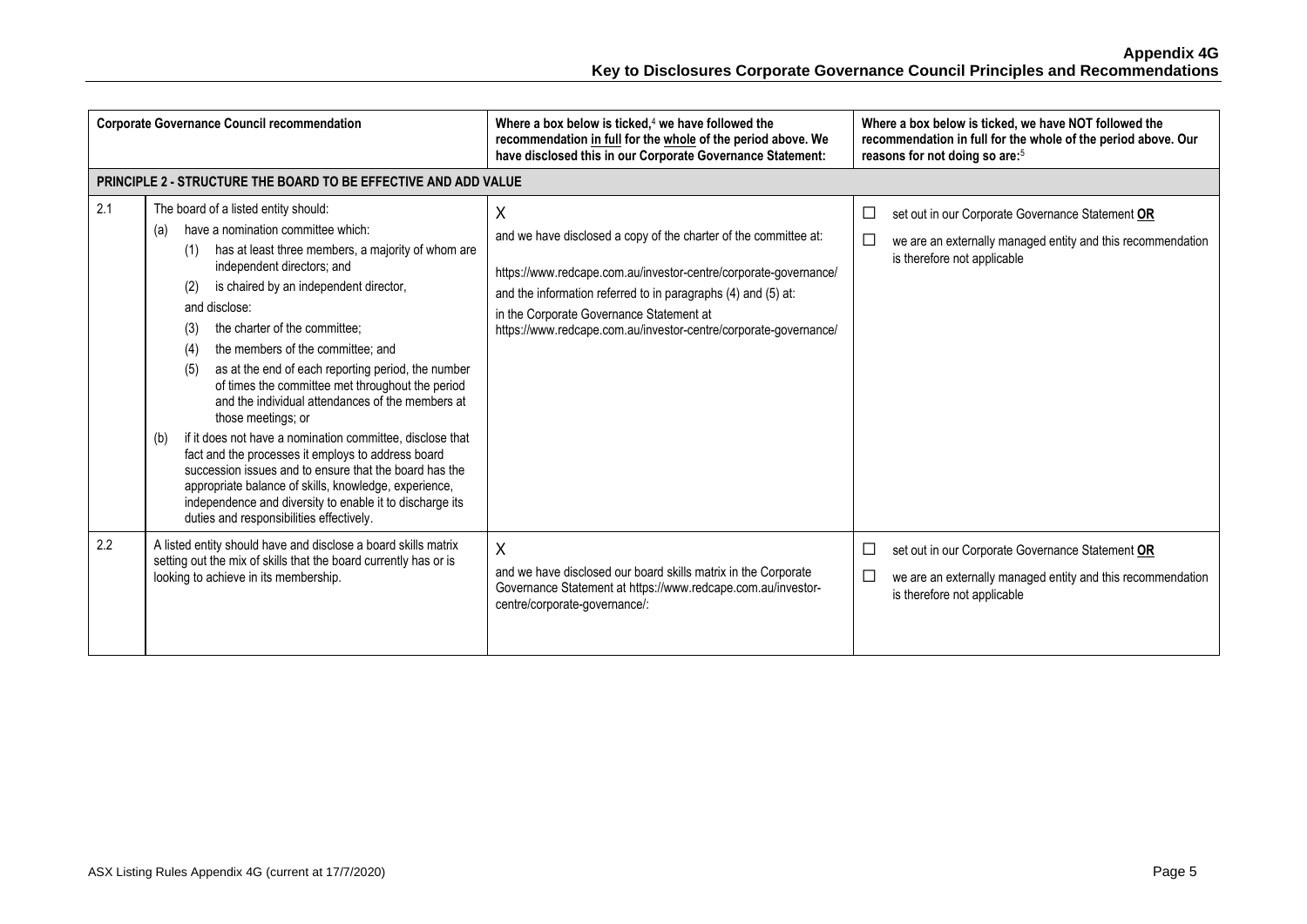| <b>Corporate Governance Council recommendation</b> |                                                                                                                                                                                                                                                                                                                                                                                                                                                                                                                                           | Where a box below is ticked, $4$ we have followed the<br>recommendation in full for the whole of the period above. We<br>have disclosed this in our Corporate Governance Statement:                                                                                                                                                                                                                                                        | Where a box below is ticked, we have NOT followed the<br>recommendation in full for the whole of the period above. Our<br>reasons for not doing so are: <sup>5</sup> |
|----------------------------------------------------|-------------------------------------------------------------------------------------------------------------------------------------------------------------------------------------------------------------------------------------------------------------------------------------------------------------------------------------------------------------------------------------------------------------------------------------------------------------------------------------------------------------------------------------------|--------------------------------------------------------------------------------------------------------------------------------------------------------------------------------------------------------------------------------------------------------------------------------------------------------------------------------------------------------------------------------------------------------------------------------------------|----------------------------------------------------------------------------------------------------------------------------------------------------------------------|
| 2.3                                                | A listed entity should disclose:<br>the names of the directors considered by the board to be<br>(a)<br>independent directors;<br>if a director has an interest, position, affiliation or<br>(b)<br>relationship of the type described in Box 2.3 but the board<br>is of the opinion that it does not compromise the<br>independence of the director, the nature of the interest,<br>position or relationship in question and an explanation of<br>why the board is of that opinion; and<br>the length of service of each director.<br>(c) | X<br>and we have disclosed the names of the directors considered by the<br>board to be independent directors in the Corporate Governance<br>Statement at https://www.redcape.com.au/investor-centre/corporate-<br>governance/<br>and the information in (b) is not applicable<br>and the length of service of each director in:<br>the Annual Report at https://www.redcape.com.au/investor-<br>centre/corporate-governance/ (page 15--19) | set out in our Corporate Governance Statement<br>$\Box$                                                                                                              |
| 2.4                                                | A majority of the board of a listed entity should be independent<br>directors.                                                                                                                                                                                                                                                                                                                                                                                                                                                            | X                                                                                                                                                                                                                                                                                                                                                                                                                                          | set out in our Corporate Governance Statement OR<br>$\Box$<br>$\Box$<br>we are an externally managed entity and this recommendation<br>is therefore not applicable   |
| 2.5                                                | The chair of the board of a listed entity should be an<br>independent director and, in particular, should not be the same<br>person as the CEO of the entity.                                                                                                                                                                                                                                                                                                                                                                             | X                                                                                                                                                                                                                                                                                                                                                                                                                                          | set out in our Corporate Governance Statement OR<br>$\Box$<br>□<br>we are an externally managed entity and this recommendation<br>is therefore not applicable        |
| 2.6                                                | A listed entity should have a program for inducting new<br>directors and for periodically reviewing whether there is a need<br>for existing directors to undertake professional development to<br>maintain the skills and knowledge needed to perform their role<br>as directors effectively.                                                                                                                                                                                                                                             | X                                                                                                                                                                                                                                                                                                                                                                                                                                          | set out in our Corporate Governance Statement OR<br>□<br>□<br>we are an externally managed entity and this recommendation<br>is therefore not applicable             |
|                                                    | PRINCIPLE 3 - INSTIL A CULTURE OF ACTING LAWFULLY, ETHICALLY AND RESPONSIBLY                                                                                                                                                                                                                                                                                                                                                                                                                                                              |                                                                                                                                                                                                                                                                                                                                                                                                                                            |                                                                                                                                                                      |
| 3.1                                                | A listed entity should articulate and disclose its values.                                                                                                                                                                                                                                                                                                                                                                                                                                                                                | X<br>and we have disclosed our values at:<br>https://www.redcape.com.au/investor-centre/corporate-governance/                                                                                                                                                                                                                                                                                                                              | set out in our Corporate Governance Statement<br>⊔                                                                                                                   |
| 3.2                                                | A listed entity should:<br>have and disclose a code of conduct for its directors,<br>(a)<br>senior executives and employees; and<br>ensure that the board or a committee of the board is<br>(b)<br>informed of any material breaches of that code.                                                                                                                                                                                                                                                                                        | X<br>and we have disclosed our code of conduct at<br>https://www.redcape.com.au/investor-centre/corporate-governance/                                                                                                                                                                                                                                                                                                                      | set out in our Corporate Governance Statement<br>ப                                                                                                                   |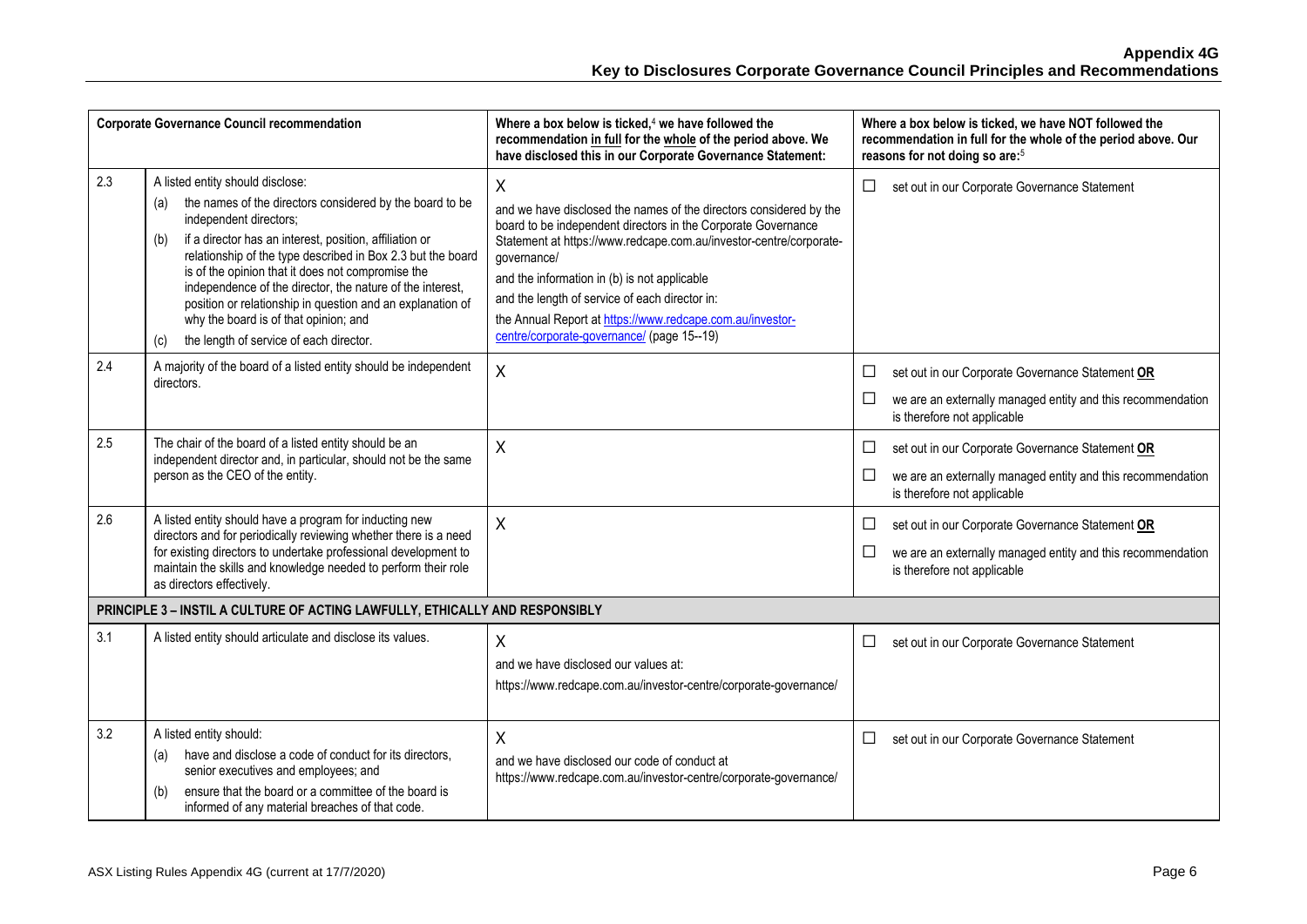| <b>Corporate Governance Council recommendation</b> |                                                                                                                                                                                                                     | Where a box below is ticked, $4$ we have followed the<br>recommendation in full for the whole of the period above. We<br>have disclosed this in our Corporate Governance Statement: | Where a box below is ticked, we have NOT followed the<br>recommendation in full for the whole of the period above. Our<br>reasons for not doing so are: <sup>5</sup> |
|----------------------------------------------------|---------------------------------------------------------------------------------------------------------------------------------------------------------------------------------------------------------------------|-------------------------------------------------------------------------------------------------------------------------------------------------------------------------------------|----------------------------------------------------------------------------------------------------------------------------------------------------------------------|
| 3.3                                                | A listed entity should:<br>have and disclose a whistleblower policy; and<br>(a)<br>ensure that the board or a committee of the board is<br>(b)<br>informed of any material incidents reported under that<br>policy. | X<br>and we have disclosed our whistleblower policy at:<br>https://www.redcape.com.au/investor-centre/corporate-governance/                                                         | set out in our Corporate Governance Statement                                                                                                                        |
| 3.4                                                | A listed entity should:<br>have and disclose an anti-bribery and corruption policy;<br>(a)<br>and<br>ensure that the board or committee of the board is<br>(b)<br>informed of any material breaches of that policy. | X<br>and we have disclosed our anti-bribery and corruption policy at:<br>https://www.redcape.com.au/investor-centre/corporate-governance/                                           | set out in our Corporate Governance Statement                                                                                                                        |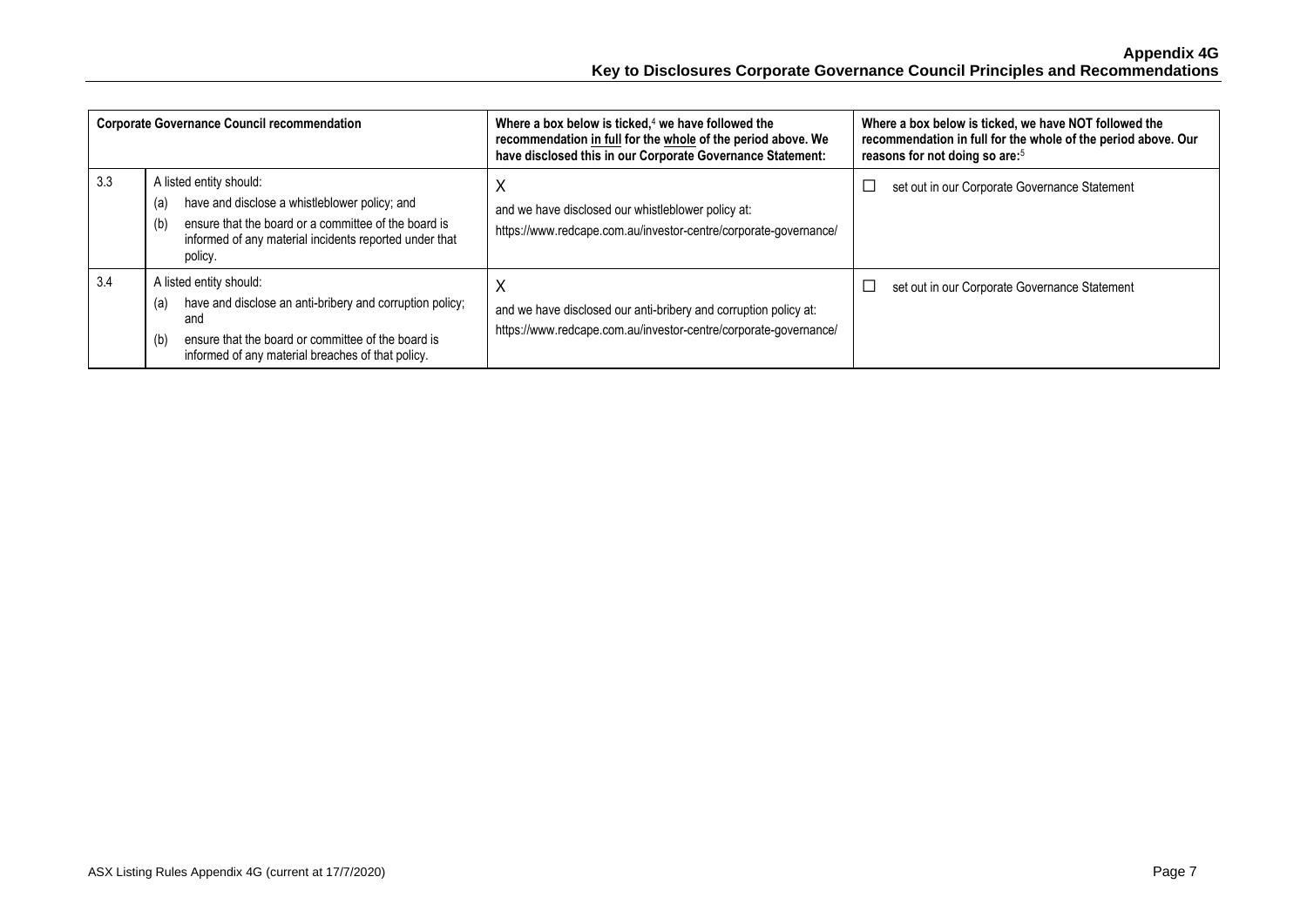|     | <b>Corporate Governance Council recommendation</b>                                                                                                                                                                                                                                                                                                                                                                                                                                                                                                                                                                                                                                                                                                                                                                                                                                                                                                                                                  | Where a box below is ticked, $4$ we have followed the<br>recommendation in full for the whole of the period above. We<br>have disclosed this in our Corporate Governance Statement:                                                                                                                             | Where a box below is ticked, we have NOT followed the<br>recommendation in full for the whole of the period above. Our<br>reasons for not doing so are: <sup>5</sup> |
|-----|-----------------------------------------------------------------------------------------------------------------------------------------------------------------------------------------------------------------------------------------------------------------------------------------------------------------------------------------------------------------------------------------------------------------------------------------------------------------------------------------------------------------------------------------------------------------------------------------------------------------------------------------------------------------------------------------------------------------------------------------------------------------------------------------------------------------------------------------------------------------------------------------------------------------------------------------------------------------------------------------------------|-----------------------------------------------------------------------------------------------------------------------------------------------------------------------------------------------------------------------------------------------------------------------------------------------------------------|----------------------------------------------------------------------------------------------------------------------------------------------------------------------|
|     | <b>PRINCIPLE 4 - SAFEGUARD THE INTEGRITY OF CORPORATE REPORTS</b>                                                                                                                                                                                                                                                                                                                                                                                                                                                                                                                                                                                                                                                                                                                                                                                                                                                                                                                                   |                                                                                                                                                                                                                                                                                                                 |                                                                                                                                                                      |
| 4.1 | The board of a listed entity should:<br>have an audit committee which:<br>(a)<br>has at least three members, all of whom are non-<br>(1)<br>executive directors and a majority of whom are<br>independent directors; and<br>is chaired by an independent director, who is not<br>(2)<br>the chair of the board.<br>and disclose:<br>the charter of the committee:<br>(3)<br>the relevant qualifications and experience of the<br>(4)<br>members of the committee; and<br>in relation to each reporting period, the number of<br>(5)<br>times the committee met throughout the period and<br>the individual attendances of the members at those<br>meetings; or<br>if it does not have an audit committee, disclose that fact<br>(b)<br>and the processes it employs that independently verify<br>and safeguard the integrity of its corporate reporting,<br>including the processes for the appointment and removal<br>of the external auditor and the rotation of the audit<br>engagement partner. | X<br>and we have disclosed a copy of the charter of the committee at:<br>https://www.redcape.com.au/investor-centre/corporate-<br>governance/and the information referred to in paragraphs (4) and (5)<br>at:<br>the Annual Report located https://www.redcape.com.au/investor-<br>centre/corporate-governance/ | set out in our Corporate Governance Statement<br>$\Box$                                                                                                              |
| 4.2 | The board of a listed entity should, before it approves the<br>entity's financial statements for a financial period, receive from<br>its CEO and CFO a declaration that, in their opinion, the<br>financial records of the entity have been properly maintained<br>and that the financial statements comply with the appropriate<br>accounting standards and give a true and fair view of the<br>financial position and performance of the entity and that the<br>opinion has been formed on the basis of a sound system of risk<br>management and internal control which is operating effectively.                                                                                                                                                                                                                                                                                                                                                                                                 | $\sf X$                                                                                                                                                                                                                                                                                                         | set out in our Corporate Governance Statement<br>□                                                                                                                   |
| 4.3 | A listed entity should disclose its process to verify the integrity<br>of any periodic corporate report it releases to the market that is<br>not audited or reviewed by an external auditor.                                                                                                                                                                                                                                                                                                                                                                                                                                                                                                                                                                                                                                                                                                                                                                                                        |                                                                                                                                                                                                                                                                                                                 | X<br>set out in our Corporate Governance Statement                                                                                                                   |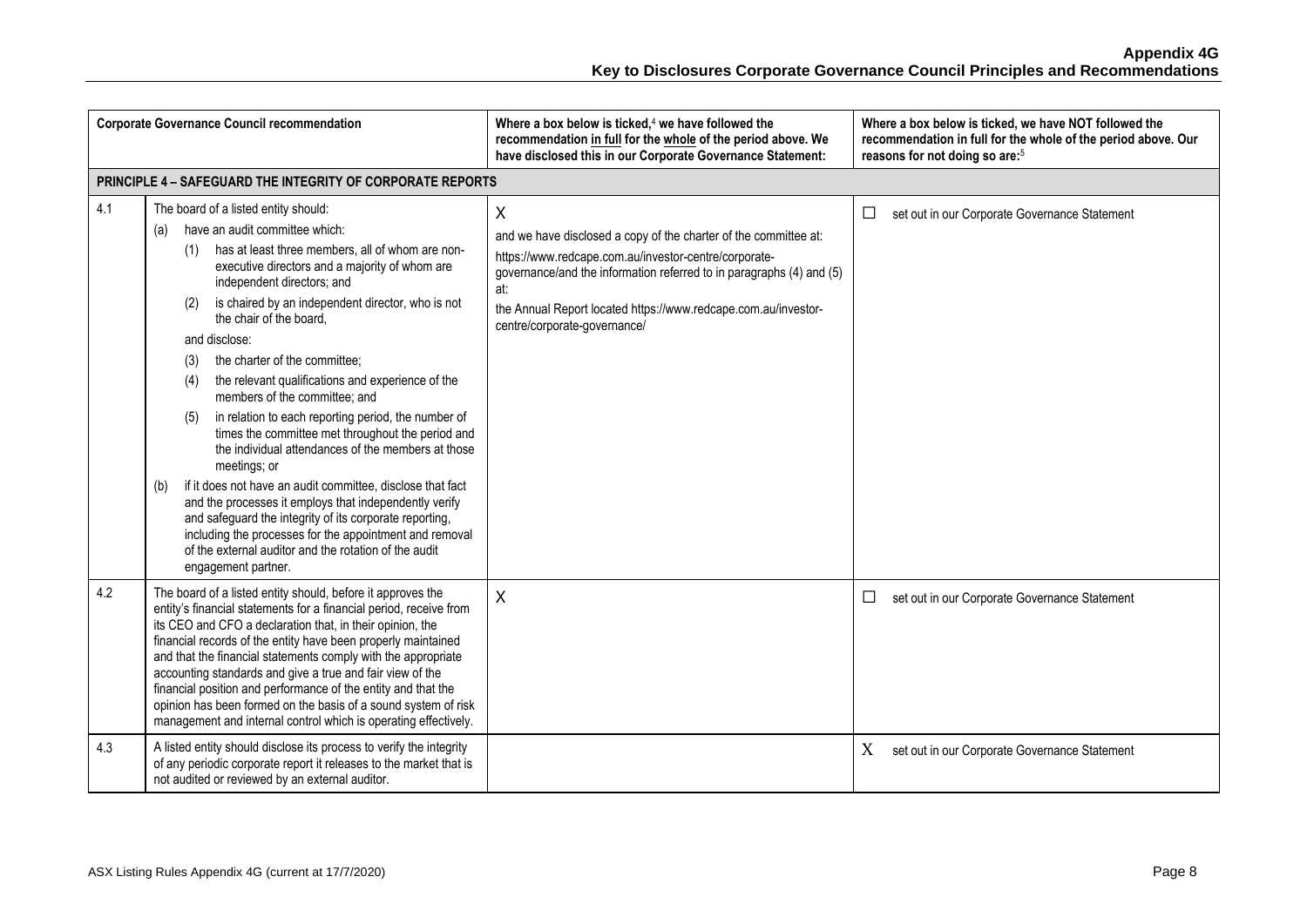| <b>Corporate Governance Council recommendation</b> |                                                                                                                                                                                                                    | Where a box below is ticked, <sup>4</sup> we have followed the<br>recommendation in full for the whole of the period above. We<br>have disclosed this in our Corporate Governance Statement: | Where a box below is ticked, we have NOT followed the<br>recommendation in full for the whole of the period above. Our<br>reasons for not doing so are: <sup>5</sup> |
|----------------------------------------------------|--------------------------------------------------------------------------------------------------------------------------------------------------------------------------------------------------------------------|----------------------------------------------------------------------------------------------------------------------------------------------------------------------------------------------|----------------------------------------------------------------------------------------------------------------------------------------------------------------------|
|                                                    | <b>PRINCIPLE 5 - MAKE TIMELY AND BALANCED DISCLOSURE</b>                                                                                                                                                           |                                                                                                                                                                                              |                                                                                                                                                                      |
| 5.1                                                | A listed entity should have and disclose a written policy for<br>complying with its continuous disclosure obligations under<br>listing rule 3.1.                                                                   | X<br>and we have disclosed our continuous disclosure compliance policy<br>at:<br>https://www.redcape.com.au/investor-centre/corporate-governance/                                            | □<br>set out in our Corporate Governance Statement                                                                                                                   |
| 5.2                                                | A listed entity should ensure that its board receives copies of all<br>material market announcements promptly after they have been<br>made.                                                                        | $\sf X$                                                                                                                                                                                      | □<br>set out in our Corporate Governance Statement                                                                                                                   |
| 5.3                                                | A listed entity that gives a new and substantive investor or<br>analyst presentation should release a copy of the presentation<br>materials on the ASX Market Announcements Platform ahead<br>of the presentation. | X                                                                                                                                                                                            | $\Box$<br>set out in our Corporate Governance Statement                                                                                                              |
|                                                    | PRINCIPLE 6 - RESPECT THE RIGHTS OF SECURITY HOLDERS                                                                                                                                                               |                                                                                                                                                                                              |                                                                                                                                                                      |
| 6.1                                                | A listed entity should provide information about itself and its<br>governance to investors via its website.                                                                                                        | $\sf X$<br>and we have disclosed information about us and our governance on<br>our website at:<br>https://www.redcape.com.au/investor-centre                                                 | set out in our Corporate Governance Statement<br>$\Box$                                                                                                              |
| 6.2                                                | A listed entity should have an investor relations program that<br>facilitates effective two-way communication with investors.                                                                                      | $\sf X$                                                                                                                                                                                      | □<br>set out in our Corporate Governance Statement                                                                                                                   |
| 6.3                                                | A listed entity should disclose how it facilitates and encourages<br>participation at meetings of security holders.                                                                                                | $\Box$<br>and we have disclosed how we facilitate and encourage participation<br>at meetings of security holders at :<br>[insert location]                                                   | X<br>set out in our Corporate Governance Statement                                                                                                                   |
| 6.4                                                | A listed entity should ensure that all substantive resolutions at a<br>meeting of security holders are decided by a poll rather than by<br>a show of hands.                                                        | $\Box$                                                                                                                                                                                       | X<br>set out in our Corporate Governance Statement                                                                                                                   |
| 6.5                                                | A listed entity should give security holders the option to receive<br>communications from, and send communications to, the entity<br>and its security registry electronically.                                     | X                                                                                                                                                                                            | □<br>set out in our Corporate Governance Statement                                                                                                                   |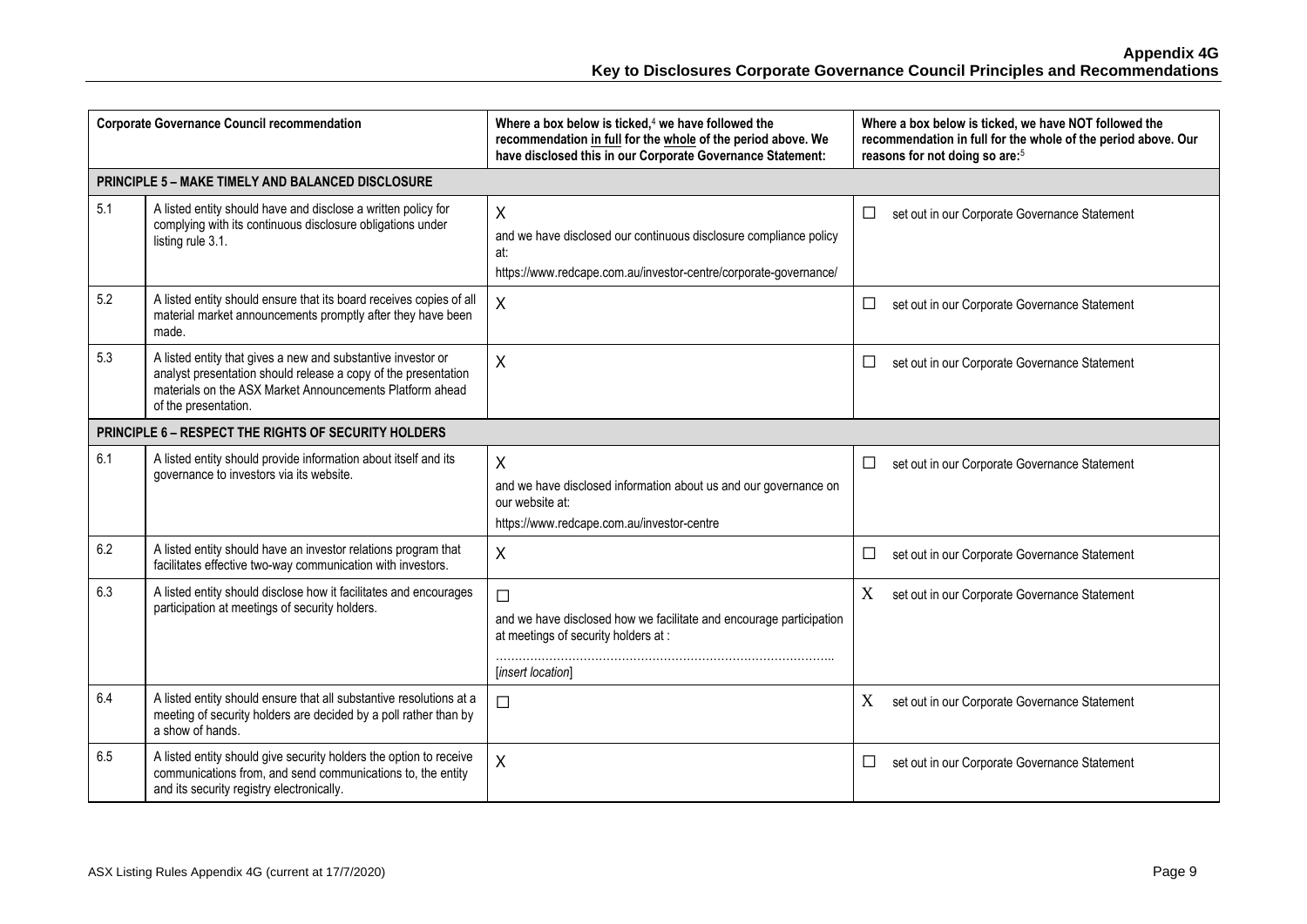| <b>Corporate Governance Council recommendation</b> |                                                                                                                                                                                                                                                                                                                                                                                                                                                                                                                                                                                                                                                                                                                                                                   | Where a box below is ticked. $4$ we have followed the<br>recommendation in full for the whole of the period above. We<br>have disclosed this in our Corporate Governance Statement:                                                                                                                                  | Where a box below is ticked, we have NOT followed the<br>recommendation in full for the whole of the period above. Our<br>reasons for not doing so are: <sup>5</sup> |
|----------------------------------------------------|-------------------------------------------------------------------------------------------------------------------------------------------------------------------------------------------------------------------------------------------------------------------------------------------------------------------------------------------------------------------------------------------------------------------------------------------------------------------------------------------------------------------------------------------------------------------------------------------------------------------------------------------------------------------------------------------------------------------------------------------------------------------|----------------------------------------------------------------------------------------------------------------------------------------------------------------------------------------------------------------------------------------------------------------------------------------------------------------------|----------------------------------------------------------------------------------------------------------------------------------------------------------------------|
|                                                    | <b>PRINCIPLE 7 - RECOGNISE AND MANAGE RISK</b>                                                                                                                                                                                                                                                                                                                                                                                                                                                                                                                                                                                                                                                                                                                    |                                                                                                                                                                                                                                                                                                                      |                                                                                                                                                                      |
| 7.1                                                | The board of a listed entity should:<br>have a committee or committees to oversee risk, each of<br>(a)<br>which:<br>has at least three members, a majority of whom are<br>(1)<br>independent directors; and<br>is chaired by an independent director,<br>(2)<br>and disclose:<br>the charter of the committee;<br>(3)<br>the members of the committee; and<br>(4)<br>as at the end of each reporting period, the number<br>(5)<br>of times the committee met throughout the period<br>and the individual attendances of the members at<br>those meetings; or<br>if it does not have a risk committee or committees that<br>(b)<br>satisfy (a) above, disclose that fact and the processes it<br>employs for overseeing the entity's risk management<br>framework. | X<br>and we have disclosed a copy of the charter of the committee at:<br>https://www.redcape.com.au/investor-centre/corporate-governance/<br>and the information referred to in paragraphs (4) and (5) at:<br>in the Annual Report at https://www.redcape.com.au/investor-<br>centre/corporate-governance/ (page 17) | set out in our Corporate Governance Statement<br>ப                                                                                                                   |
| 7.2                                                | The board or a committee of the board should:<br>review the entity's risk management framework at least<br>(a)<br>annually to satisfy itself that it continues to be sound and<br>that the entity is operating with due regard to the risk<br>appetite set by the board; and<br>disclose, in relation to each reporting period, whether<br>(b)<br>such a review has taken place.                                                                                                                                                                                                                                                                                                                                                                                  | $\Box$<br>and we have disclosed whether a review of the entity's risk<br>management framework was undertaken during the reporting period<br>at:<br>[insert location]                                                                                                                                                 | X<br>set out in our Corporate Governance Statement                                                                                                                   |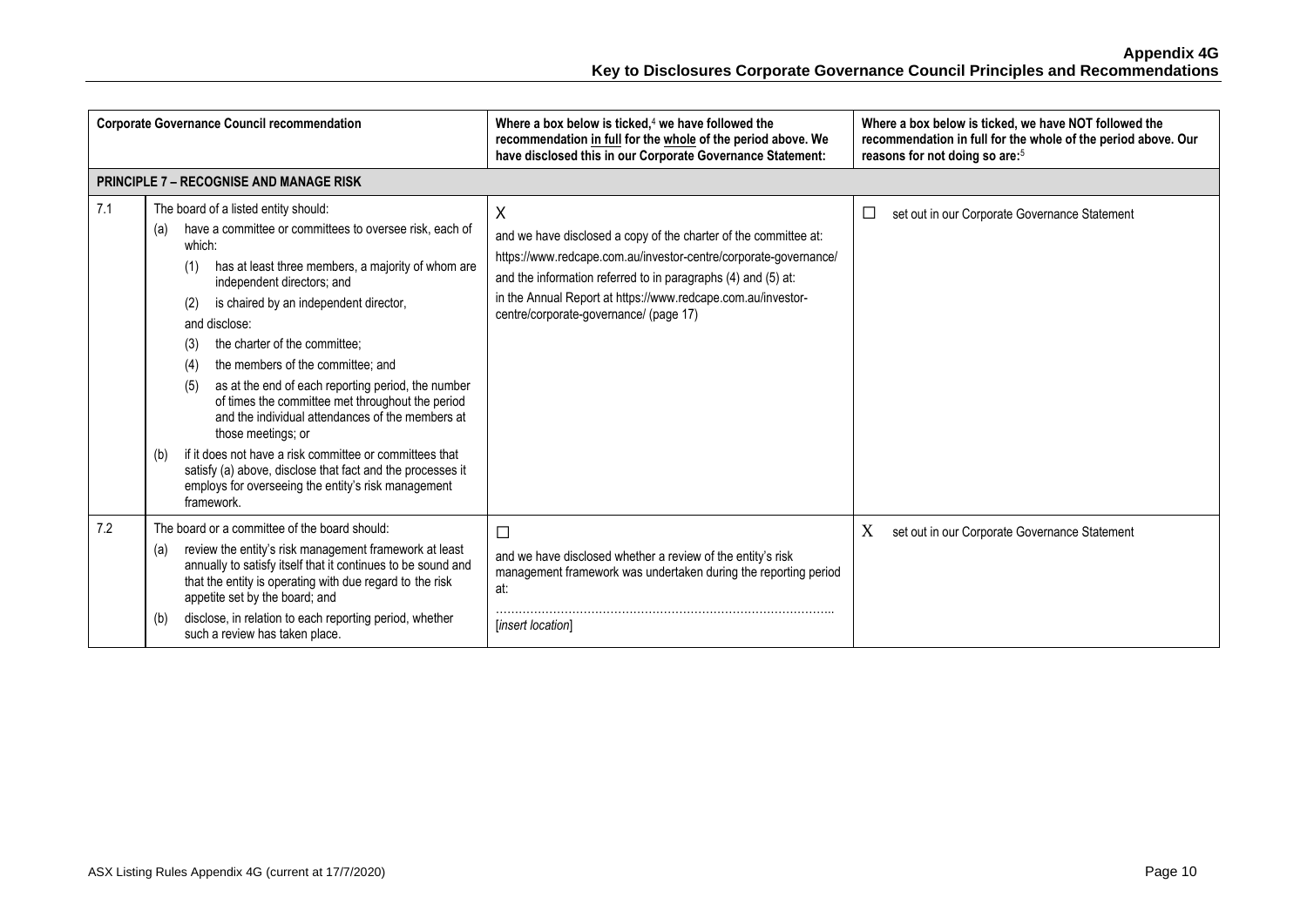| <b>Corporate Governance Council recommendation</b> |                                                                                                                                                                                                                                                                                                                                                                                          | Where a box below is ticked, $4$ we have followed the<br>recommendation in full for the whole of the period above. We<br>have disclosed this in our Corporate Governance Statement:                                                                                                                                                                                                                                                                                                                      | Where a box below is ticked, we have NOT followed the<br>recommendation in full for the whole of the period above. Our<br>reasons for not doing so are: <sup>5</sup> |
|----------------------------------------------------|------------------------------------------------------------------------------------------------------------------------------------------------------------------------------------------------------------------------------------------------------------------------------------------------------------------------------------------------------------------------------------------|----------------------------------------------------------------------------------------------------------------------------------------------------------------------------------------------------------------------------------------------------------------------------------------------------------------------------------------------------------------------------------------------------------------------------------------------------------------------------------------------------------|----------------------------------------------------------------------------------------------------------------------------------------------------------------------|
| 7.3                                                | A listed entity should disclose:<br>if it has an internal audit function, how the function is<br>(a)<br>structured and what role it performs; or<br>if it does not have an internal audit function, that fact and<br>(b)<br>the processes it employs for evaluating and continually<br>improving the effectiveness of its governance, risk<br>management and internal control processes. | □<br>[If the entity complies with paragraph (a):]<br>and we have disclosed how our internal audit function is structured<br>and what role it performs at:<br><i>linsert locationl</i><br>[If the entity complies with paragraph $(b)$ :]<br>and we have disclosed the fact that we do not have an internal audit<br>function and the processes we employ for evaluating and continually<br>improving the effectiveness of our risk management and internal<br>control processes at:<br>[insert location] | X<br>set out in our Corporate Governance Statement                                                                                                                   |
| 7.4                                                | A listed entity should disclose whether it has any material<br>exposure to environmental or social risks and, if it does, how it<br>manages or intends to manage those risks.                                                                                                                                                                                                            | □<br>and we have disclosed whether we have any material exposure to<br>environmental and social risks at:<br><i>linsert locationl</i><br>and, if we do, how we manage or intend to manage those risks at:<br>[insert location]                                                                                                                                                                                                                                                                           | X<br>set out in our Corporate Governance Statement                                                                                                                   |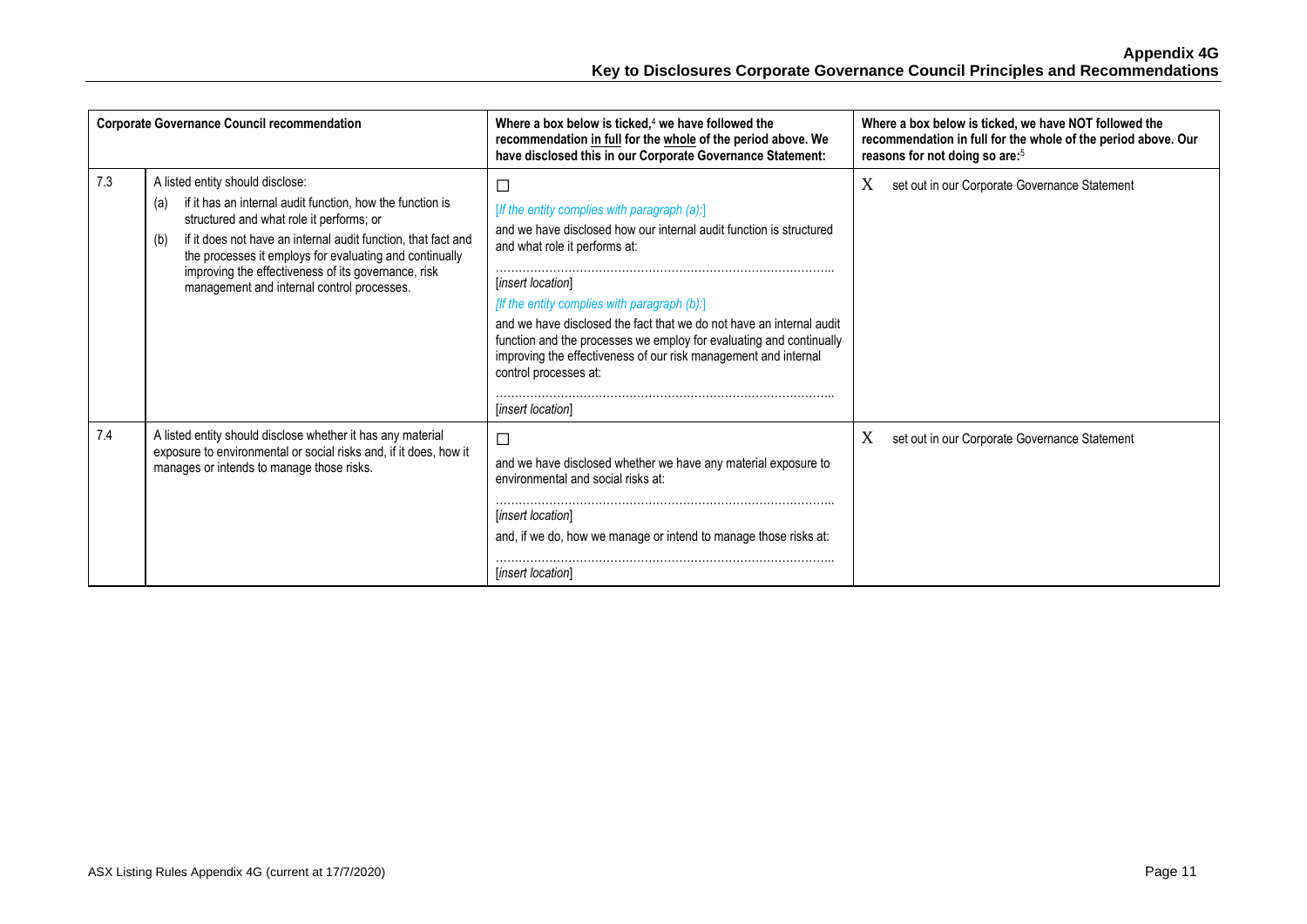| <b>Corporate Governance Council recommendation</b> |                                                                                                                                                                                                                                                                                                                                                                                                                                                                                                                                                                                                                                                                                                                                                                                                                     | Where a box below is ticked, $4$ we have followed the<br>recommendation in full for the whole of the period above. We<br>have disclosed this in our Corporate Governance Statement:                                                                                                                                                                                                                                                                                                                                                                                                            | Where a box below is ticked, we have NOT followed the<br>recommendation in full for the whole of the period above. Our<br>reasons for not doing so are: <sup>5</sup>                                                                                                                    |
|----------------------------------------------------|---------------------------------------------------------------------------------------------------------------------------------------------------------------------------------------------------------------------------------------------------------------------------------------------------------------------------------------------------------------------------------------------------------------------------------------------------------------------------------------------------------------------------------------------------------------------------------------------------------------------------------------------------------------------------------------------------------------------------------------------------------------------------------------------------------------------|------------------------------------------------------------------------------------------------------------------------------------------------------------------------------------------------------------------------------------------------------------------------------------------------------------------------------------------------------------------------------------------------------------------------------------------------------------------------------------------------------------------------------------------------------------------------------------------------|-----------------------------------------------------------------------------------------------------------------------------------------------------------------------------------------------------------------------------------------------------------------------------------------|
|                                                    | <b>PRINCIPLE 8 - REMUNERATE FAIRLY AND RESPONSIBLY</b>                                                                                                                                                                                                                                                                                                                                                                                                                                                                                                                                                                                                                                                                                                                                                              |                                                                                                                                                                                                                                                                                                                                                                                                                                                                                                                                                                                                |                                                                                                                                                                                                                                                                                         |
| 8.1                                                | The board of a listed entity should:<br>have a remuneration committee which:<br>(a)<br>has at least three members, a majority of whom are<br>(1)<br>independent directors; and<br>is chaired by an independent director,<br>(2)<br>and disclose:<br>the charter of the committee;<br>(3)<br>the members of the committee; and<br>(4)<br>as at the end of each reporting period, the number<br>(5)<br>of times the committee met throughout the period<br>and the individual attendances of the members at<br>those meetings; or<br>if it does not have a remuneration committee, disclose<br>(b)<br>that fact and the processes it employs for setting the level<br>and composition of remuneration for directors and senior<br>executives and ensuring that such remuneration is<br>appropriate and not excessive. | $\Box$<br>[If the entity complies with paragraph (a):]<br>and we have disclosed a copy of the charter of the committee at:<br>[insert location]<br>and the information referred to in paragraphs (4) and (5) at:<br>[insert location]<br>[If the entity complies with paragraph (b):]<br>and we have disclosed the fact that we do not have a remuneration<br>committee and the processes we employ for setting the level and<br>composition of remuneration for directors and senior executives and<br>ensuring that such remuneration is appropriate and not excessive:<br>[insert location] | set out in our Corporate Governance Statement OR<br>$\Box$<br>X<br>we are an externally managed entity and this recommendation<br>is therefore not applicable                                                                                                                           |
| 8.2                                                | A listed entity should separately disclose its policies and<br>practices regarding the remuneration of non-executive directors<br>and the remuneration of executive directors and other senior<br>executives.                                                                                                                                                                                                                                                                                                                                                                                                                                                                                                                                                                                                       | $\Box$<br>and we have disclosed separately our remuneration policies and<br>practices regarding the remuneration of non-executive directors and<br>the remuneration of executive directors and other senior executives<br>at:<br>[insert location]                                                                                                                                                                                                                                                                                                                                             | X<br>set out in our Corporate Governance Statement OR<br>$\Box$<br>we are an externally managed entity and this recommendation<br>is therefore not applicable                                                                                                                           |
| 8.3                                                | A listed entity which has an equity-based remuneration scheme<br>should:<br>have a policy on whether participants are permitted to<br>(a)<br>enter into transactions (whether through the use of<br>derivatives or otherwise) which limit the economic risk of<br>participating in the scheme; and<br>disclose that policy or a summary of it.<br>(b)                                                                                                                                                                                                                                                                                                                                                                                                                                                               | $\Box$<br>and we have disclosed our policy on this issue or a summary of it at:<br>[insert location]                                                                                                                                                                                                                                                                                                                                                                                                                                                                                           | X<br>set out in our Corporate Governance Statement OR<br>$\Box$<br>we do not have an equity-based remuneration scheme and<br>this recommendation is therefore not applicable OR<br>$\Box$<br>we are an externally managed entity and this recommendation<br>is therefore not applicable |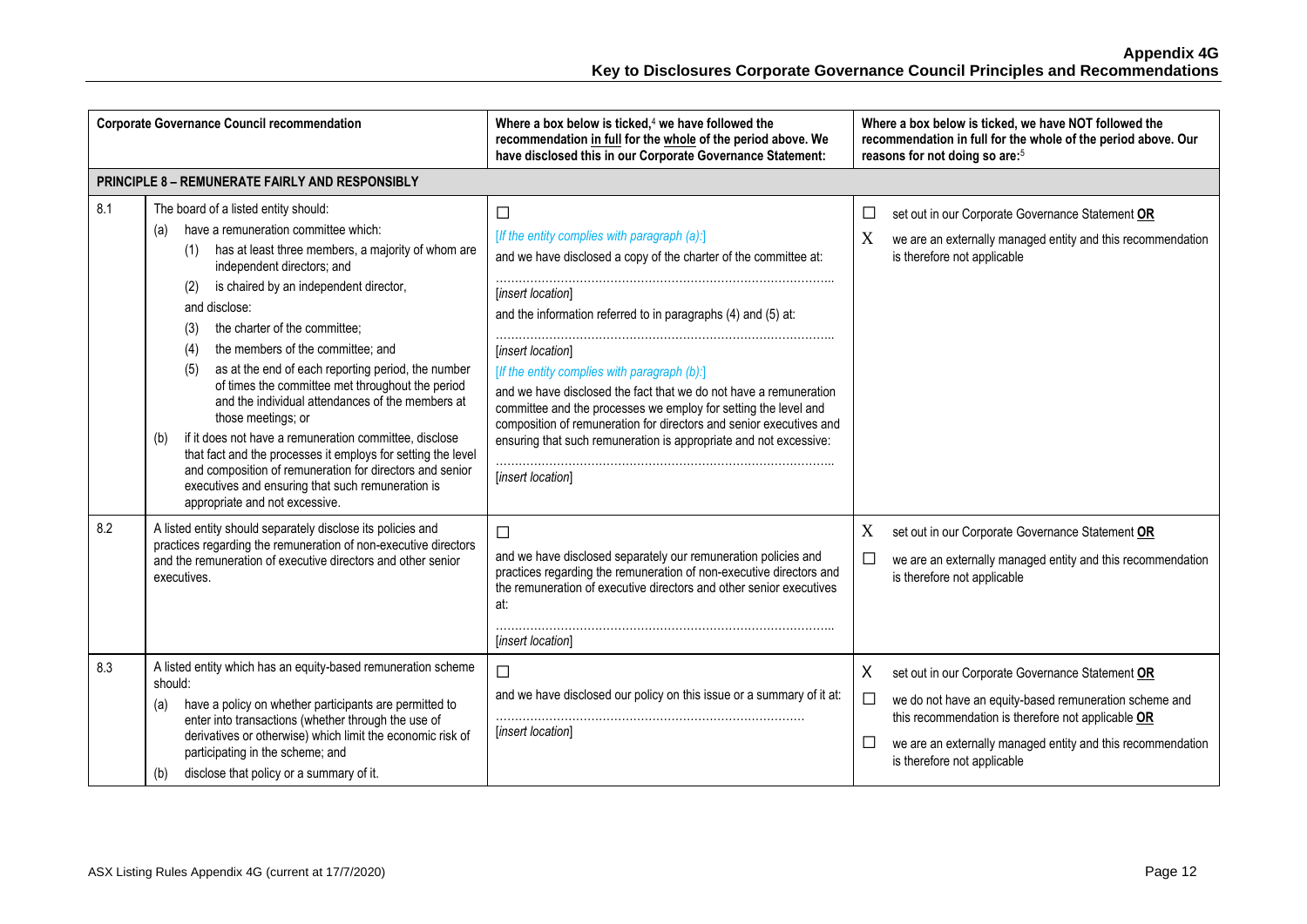| <b>Corporate Governance Council recommendation</b> |                                                                                                                                                                                                                                                                                                                                                                                                                               | Where a box below is ticked, $4$ we have followed the<br>recommendation in full for the whole of the period above. We<br>have disclosed this in our Corporate Governance Statement:            | Where a box below is ticked, we have NOT followed the<br>recommendation in full for the whole of the period above. Our<br>reasons for not doing so are: <sup>5</sup>                                                                                                                                                                  |
|----------------------------------------------------|-------------------------------------------------------------------------------------------------------------------------------------------------------------------------------------------------------------------------------------------------------------------------------------------------------------------------------------------------------------------------------------------------------------------------------|------------------------------------------------------------------------------------------------------------------------------------------------------------------------------------------------|---------------------------------------------------------------------------------------------------------------------------------------------------------------------------------------------------------------------------------------------------------------------------------------------------------------------------------------|
|                                                    | ADDITIONAL RECOMMENDATIONS THAT APPLY ONLY IN CERTAIN CASES                                                                                                                                                                                                                                                                                                                                                                   |                                                                                                                                                                                                |                                                                                                                                                                                                                                                                                                                                       |
| 9.1                                                | A listed entity with a director who does not speak the language<br>in which board or security holder meetings are held or key<br>corporate documents are written should disclose the processes<br>it has in place to ensure the director understands and can<br>contribute to the discussions at those meetings and<br>understands and can discharge their obligations in relation to<br>those documents.                     | $\Box$<br>and we have disclosed information about the processes in place at:<br>[insert location]                                                                                              | □<br>set out in our Corporate Governance Statement OR<br>X<br>we do not have a director in this position and this<br>recommendation is therefore not applicable OR<br>□<br>we are an externally managed entity and this recommendation<br>is therefore not applicable                                                                 |
| 9.2                                                | A listed entity established outside Australia should ensure that<br>meetings of security holders are held at a reasonable place and<br>time.                                                                                                                                                                                                                                                                                  | $\Box$                                                                                                                                                                                         | set out in our Corporate Governance Statement OR<br>□<br>X<br>we are established in Australia and this recommendation is<br>therefore not applicable OR<br>$\Box$<br>we are an externally managed entity and this recommendation<br>is therefore not applicable                                                                       |
| 9.3                                                | A listed entity established outside Australia, and an externally<br>managed listed entity that has an AGM, should ensure that its<br>external auditor attends its AGM and is available to answer<br>questions from security holders relevant to the audit.                                                                                                                                                                    | $\Box$                                                                                                                                                                                         | set out in our Corporate Governance Statement OR<br>□<br>$\Box$<br>we are established in Australia and not an externally managed<br>listed entity and this recommendation is therefore not<br>applicable<br>X<br>we are an externally managed entity that does not hold an<br>AGM and this recommendation is therefore not applicable |
|                                                    | ADDITIONAL DISCLOSURES APPLICABLE TO EXTERNALLY MANAGED LISTED ENTITIES                                                                                                                                                                                                                                                                                                                                                       |                                                                                                                                                                                                |                                                                                                                                                                                                                                                                                                                                       |
|                                                    | Alternative to Recommendation 1.1 for externally managed<br>listed entities:<br>The responsible entity of an externally managed listed entity<br>should disclose:<br>the arrangements between the responsible entity and the<br>(a)<br>listed entity for managing the affairs of the listed entity;<br>and<br>the role and responsibility of the board of the responsible<br>(b)<br>entity for overseeing those arrangements. | X<br>and we have disclosed the information referred to in paragraphs (a)<br>and $(b)$ at:<br>the Board Charter located at https://www.redcape.com.au/investor-<br>centre/corporate-governance/ | □<br>set out in our Corporate Governance Statement                                                                                                                                                                                                                                                                                    |